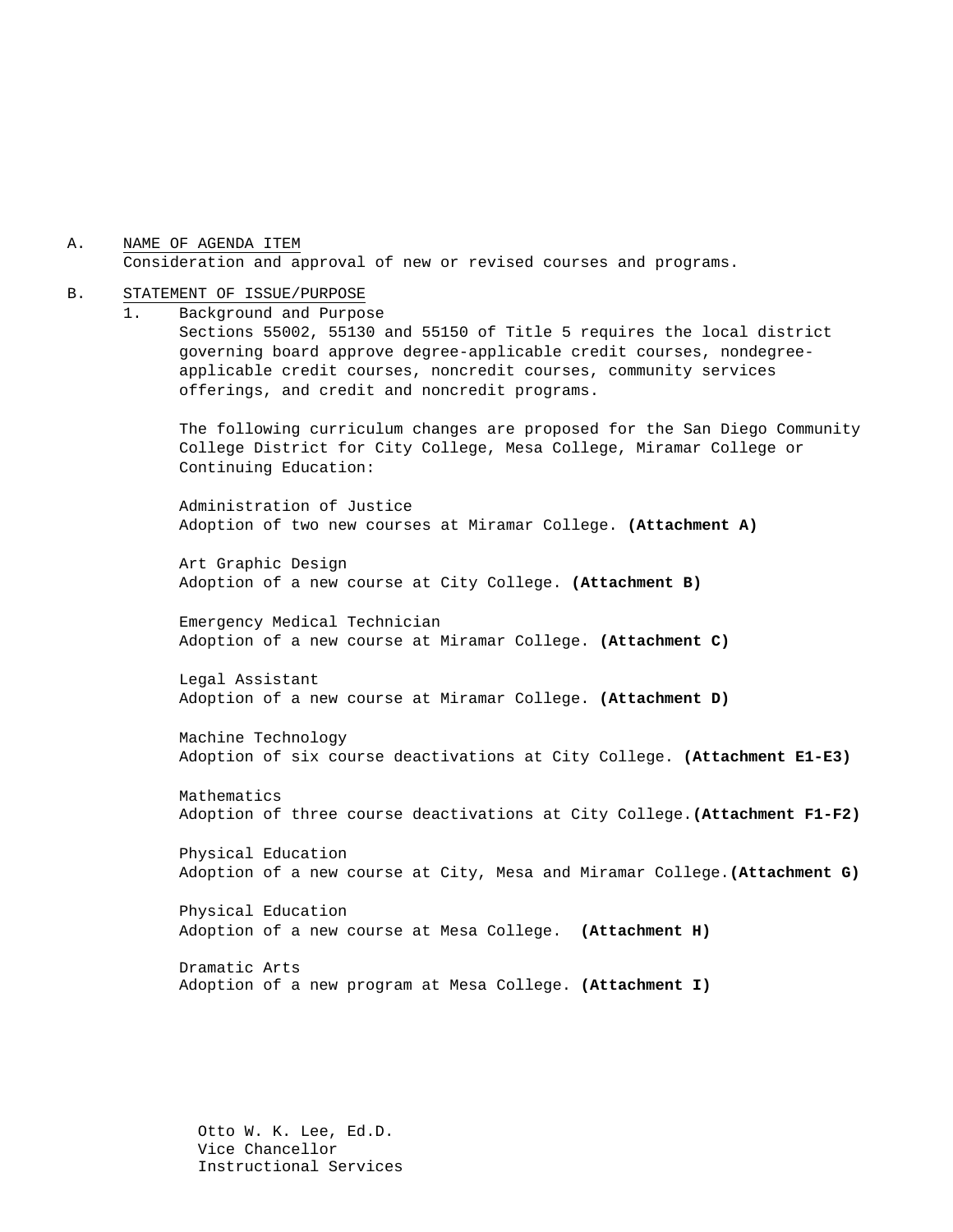Psychology Adoption of a program revision at City College. **(Attachment J)**

2. Cost and Funding

There is no additional cost to the District

C. PROPOSAL

The Board of Trustees hereby grants authority to take the action outlined in Part A.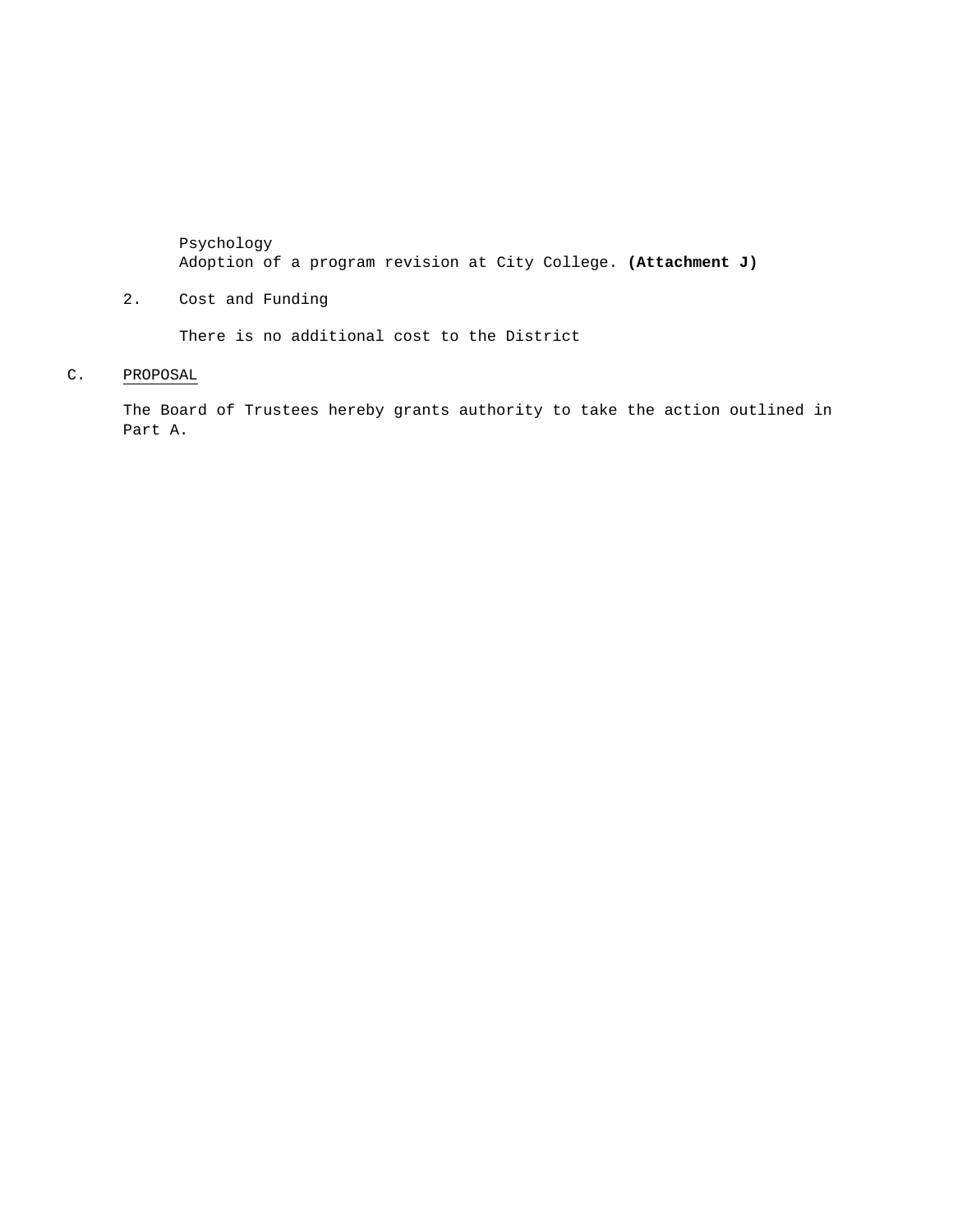Adoption of two new courses at Miramar College.

Proposed new courses at Miramar College:

#### **393 Special Topics in Field Tactics 1 - 64 hours lecture, 7 - 119 hours lab, 0.2-4 units Grade Only**

*Prerequisite:* Administration of Justice 381, 382, 383, and 384 each with a grade of "C" or better, or equivalent or Administration of Justice 323 with a grade of "C" or better, or equivalent S.T.C. Certified Correctional Officer Core Course Academy or Administration of Justice 385 with a grade of "C" or better, or equivalent military law enforcement specialist training program. This course is designed for practicing peace officers, correctional personnel, and military law enforcement personnel seeking professional training in field tactics. Fundamental skills and techniques used by law enforcement officers in the regular execution of their duties are taught from a variety of different focus areas that may vary from term to term. Focus areas may include defensive tactics, weapons proficiency training, vehicle or equipment operation, arrest procedures, investigation techniques, organized crime enforcement, or prisoner control, among others. Focus areas are listed in the class schedule and student transcripts. This course, including specific focus areas, may be repeated as necessary to meet a legally mandated training requirement as a condition of continued or volunteer employment. (FT) Associate Degree Credit only and not Transferable.

**394 Special Topics in Law Enforcement Policy and Procedure 1 - 64 hours lecture, 7 - 119 hours lab, 0.2-4** 

#### **units Grade Only**

*Prerequisite:* Administration of Justice 381, 382, 383, and 384 each with a grade of "C" or better, or equivalent or Administration of Justice 323 with a grade of "C" or better, or equivalent S.T.C. Certified Correctional Officer Core Course Academy or Administration of Justice 385 with a grade of "C" or better, or equivalent military law enforcement specialist training program. This course is designed for practicing peace officers, correctional personnel, and military law enforcement personnel seeking professional training in federal-, state- or department-level policy and procedure. Current laws, policies, processes, and other guidance pertinent to decisions made by law enforcement officers are taught from a variety of different focus areas that may vary from term to term. Focus areas may include new legislation and legal updates, social issues, special investigations, domestic violence intervention, hate crimes, sexual harassment, or cultural diversity, among others. Focus areas are listed in the class schedule and student transcripts. This course, including specific focus areas, may be repeated as necessary to meet a legally mandated training requirement as a condition of continued or volunteer employment. (FT) Associate Degree Credit only and not Transferable.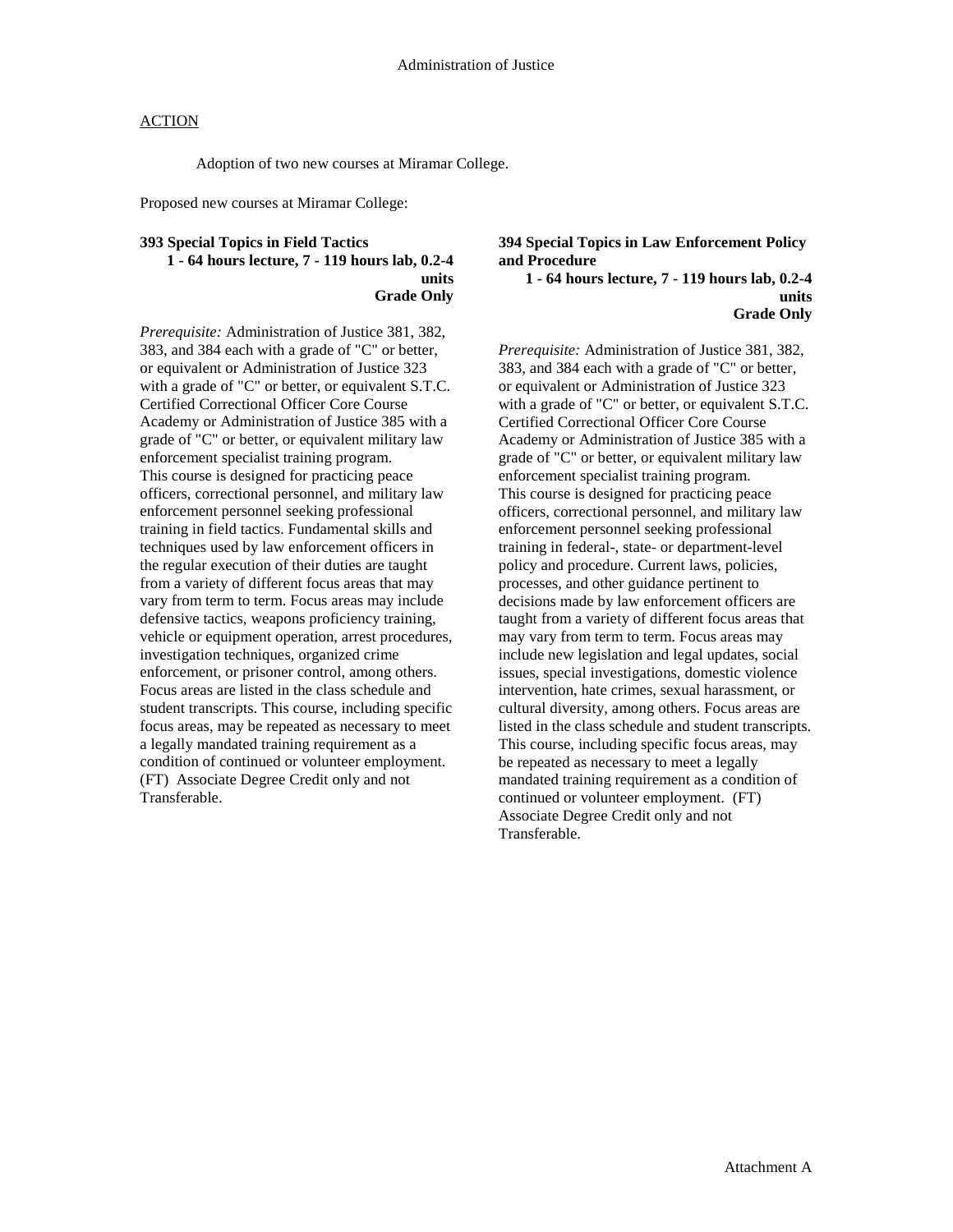Adoption of a new course at City College.

Proposed new course at City College:

#### **174A Book Arts I**

## **24 - 27 hours lecture, 72 - 81 hours lab, 3 units Letter Grade or Pass/No Pass Option**

*Advisory:* Art-Fine Art 150A or Art-Graphic Design 100 with a grade of "C" or better, or equivalent.

*Limitation on Enrollment:* This course is not open to students with previous credit for Art-Fine Art 174A.

This is an interdisciplinary course for art students and others who are interested in book arts. The course emphasizes visual form, physical structure, and expressive potential of the artist-made book, including essential elements, tools, and processes. Students construct books in Western and Asian traditions and use these concepts to create unique forms. This course is cross-listed as Art-Fine Art (ARTF) 174A. (FT) Associate Degree Credit & transfer to CSU and/or private colleges and universities.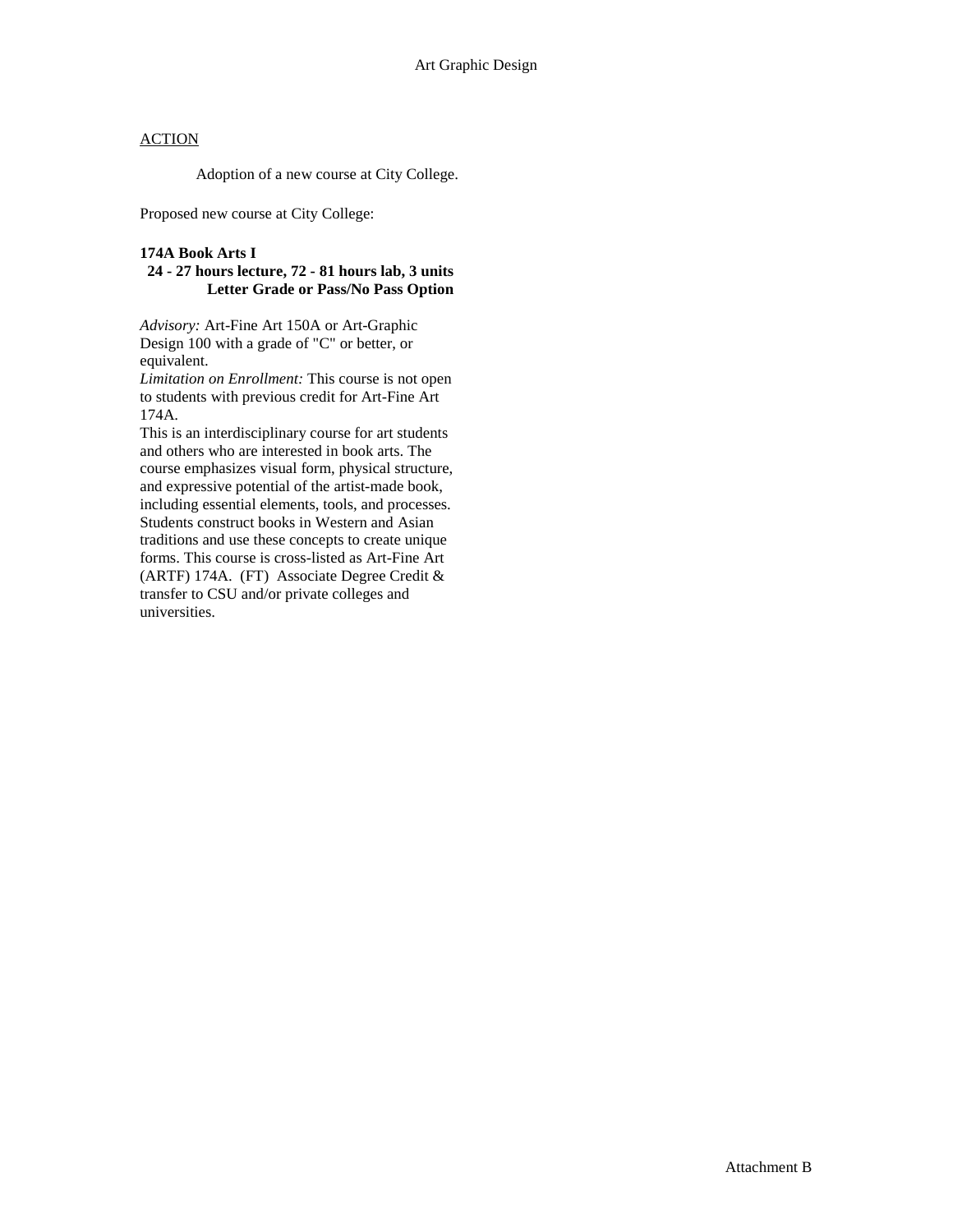Adoption of a new course at Miramar College.

Proposed new course at Miramar College:

# **296 Individualized Instruction in Emergency Medical Technology**

#### **48 - 54 hours lab, 1 units Letter Grade or Pass/No Pass Option**

*Corequisite:* Emergency Medical Technician 105A or Emergency Medical Technician 350. This course provides supplemental instruction to reinforce achievement of the learning objectives of a course in the same discipline under the supervision of an instructor for the designated course. Learning activities may employ a variety of self-paced multimedia learning systems, language labs, print and \par electronic resources, laboratory, or field research arrangements, to assist students in reaching specific learning objectives. This open entry/open exit course is offered concurrently with designated courses. This course is intended for students currently enrolled in a related course or preparing for a licensing or certification exam and may be repeated as necessary to meet a legally mandated training requirement as a condition of continued paid or volunteer employment. (FT) Associate Degree Credit & transfer to CSU and/or private colleges and universities.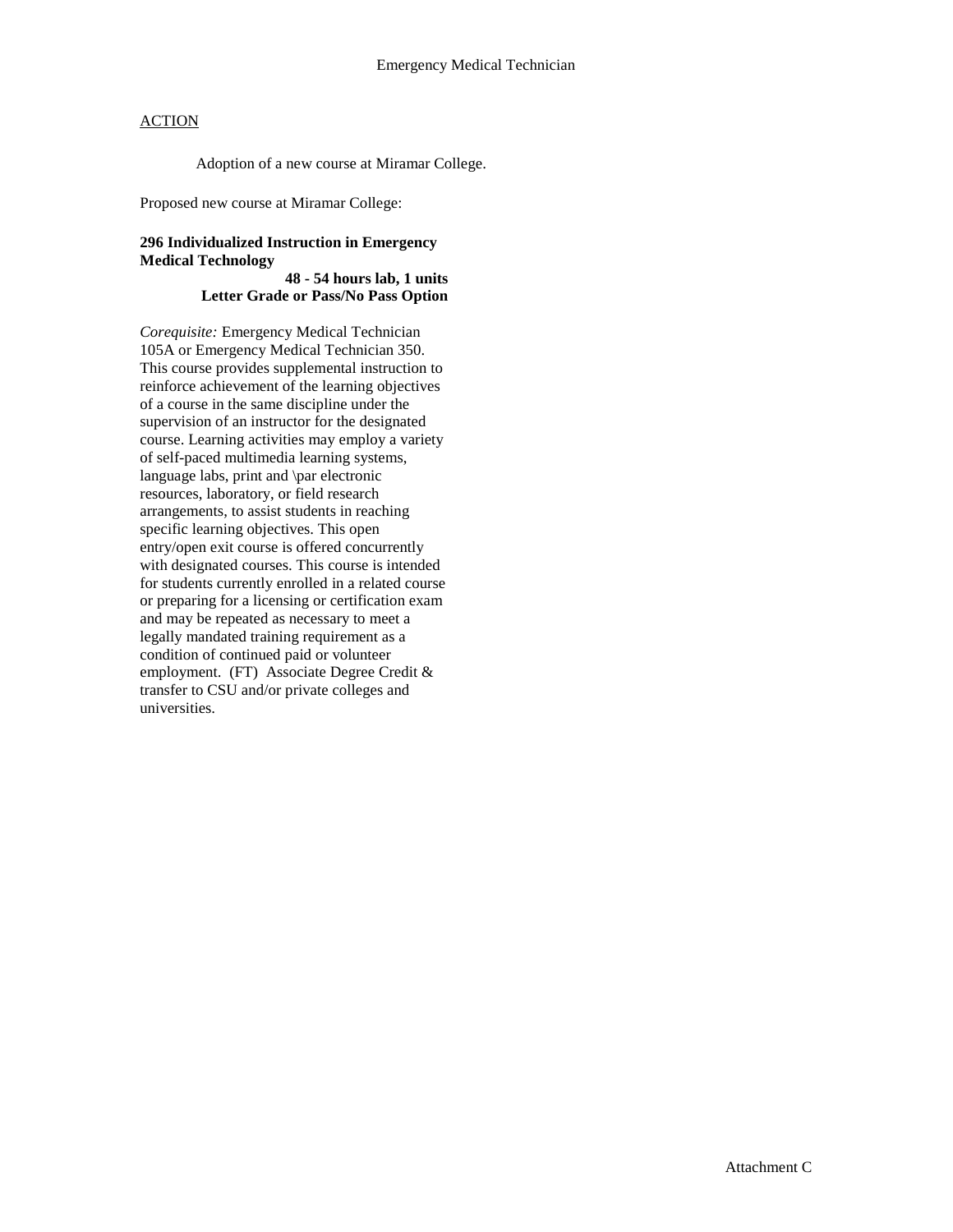Adoption of a new course at Miramar College.

Proposed new course at Miramar College:

#### **205 Environmental Law 48 - 54 hours lecture, 3 units Grade Only**

*Corequisite: Completion of or concurrent enrollment in* Legal Assistant 100B with a grade of "C" or better, or equivalent. This legal specialty elective introduces students to the emerging field of environmental law through a critical review of basic legal concepts and their social, economic and environmental effects. Topics include various sources of environmental law, legal remedies, planning acts, environmental protection acts, environmental assessment acts, and hearing boards and their operation. This class is intended for students majoring in Paralegal. (FT) Associate Degree Credit & transfer to CSU and/or private colleges and universities.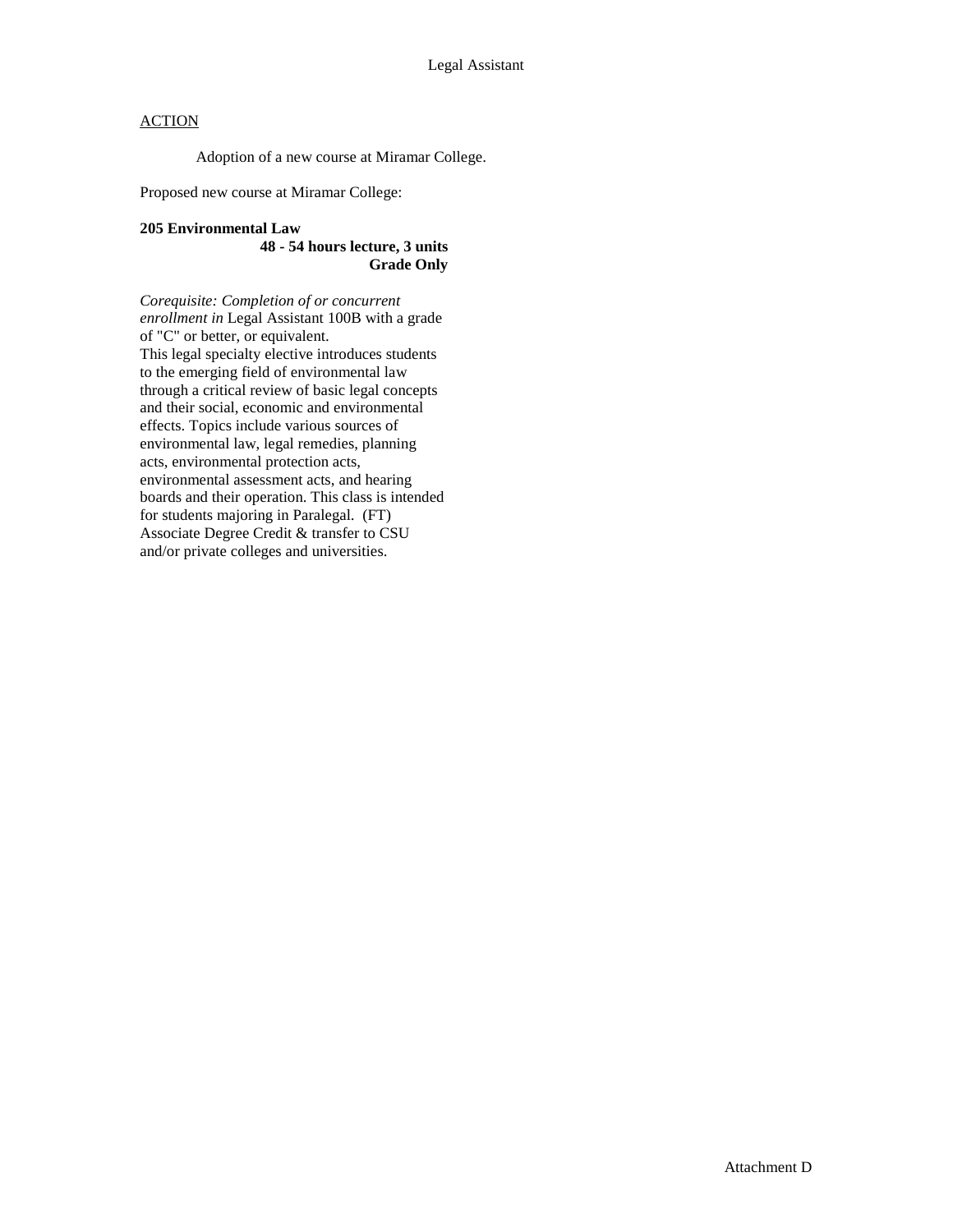Adoption of six course deactivations at City College.

Proposed course deactivations at City College (not at any College):

# **160S Introduction to CAD/CAM 48 - 54 hours lecture, 48 - 54 hours lab, 4 units Grade Only**

*Advisory:* English 48, English 49 and Mathematics 46, each with a grade of "C" or better, or equivalent or Assessment Skill Levels R5, W5 and M40.

*Advisory: Concurrent enrollment in* Machine Technology 161S.

This course is an introductory, hands-on study of Computer Aided Design / Computer Aided Manufacturing (CAD/CAM) theory and applications using Surfcam software. Emphasis is placed on generating programs at a basic level for both the Computer Numerical Control (CNC) Mill and CNC Lathe. (FT) Associate Degree Credit & transfer to CSU and/or private colleges and universities.

#### **161S Applications of CAD/CAM I 96 - 108 hours lab, 2 units Grade Only**

*Advisory:* English 48, English 49 and Mathematics 46, each with a grade of "C" or better, or equivalent or Assessment Skill Levels R5, W5 and M40. *Advisory: Concurrent enrollment in* Machine Technology 160S. This course presents students with intermediatelevel Computer Aided Design/Computer Aided Manufacturing (CAD/CAM) projects dealing with Computer Numerical Control (CNC) program generation for the CNC Mill and CNC Lathe using Surfcam software. Students at this level work under moderate instructor supervision to increase efficiency and quality of work. This course may be taken four times to enhance skills or proficiencies by supervised repetition and practice within class periods. (FT) Associate Degree Credit & transfer to CSU and/or private colleges and universities.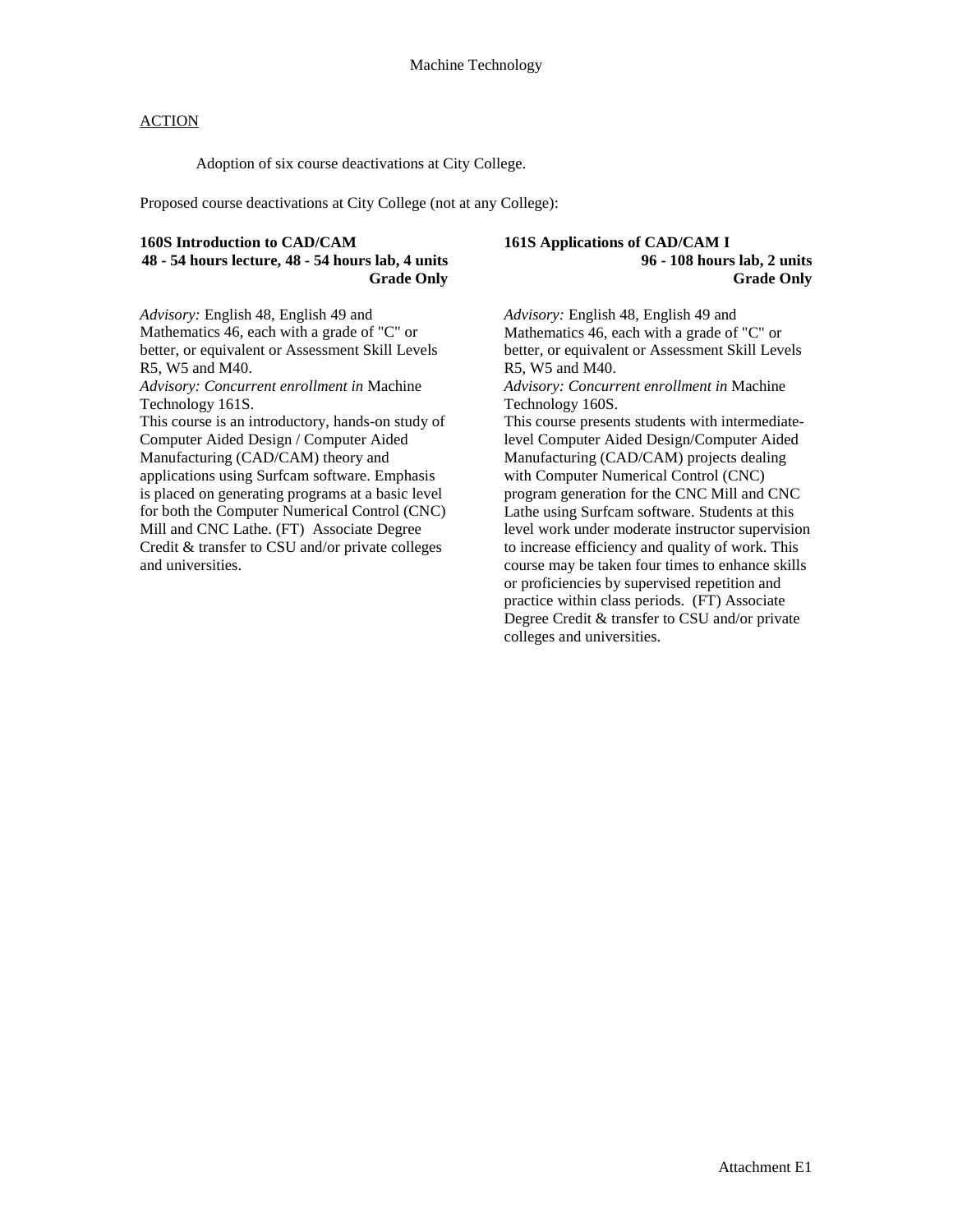#### **162S Applications of CAD/CAM II 96 - 108 hours lab, 2 units Grade Only**

*Advisory:* English 48, English 49 and Mathematics 46, each with a grade of "C" or better, or equivalent or Assessment Skill Levels R5, W5 and M40.

*Advisory: Completion of or concurrent enrollment in* Machine Technology 161S with a grade of "C" or better, or equivalent. This course presents students with advancedlevel Computer Aided Design/Computer Aided Manufacturing (CAD/CAM) exercises dealing with Computer Numerical Control (CNC) program generation for the CNC Mill and CNC Lathe using Surfcam software. Students at this level work with minimal instructor supervision to increase efficiency and quality of work. This course may be taken four times to enhance skills or proficiencies by supervised repetition and practice within class periods. (FT) Associate Degree Credit & transfer to CSU and/or private colleges and universities.

#### **180S Advanced CAD/CAM 48 - 54 hours lecture, 48 - 54 hours lab, 4 units Grade Only**

*Advisory:* English 48, English 49 and Mathematics 46, each with a grade of "C" or better, or equivalent or Assessment Skill Levels R5, W5 and M40. *Advisory: Completion of or concurrent enrollment in* Machine Technology 160S with a grade of "C" or better, or equivalent. This course is an advanced, hands-on study of Computer Aided Design / Computer Aided Manufacturing (CAD/CAM) theory and applications using Surfcam software. Emphasis is placed on generating programs using advanced surface modeling techniques for both the Computer Numerical Control (CNC) Mill and CNC Lathe at a beginning level under direct instructor supervision. (FT) Associate Degree Credit & transfer to CSU and/or private colleges and universities.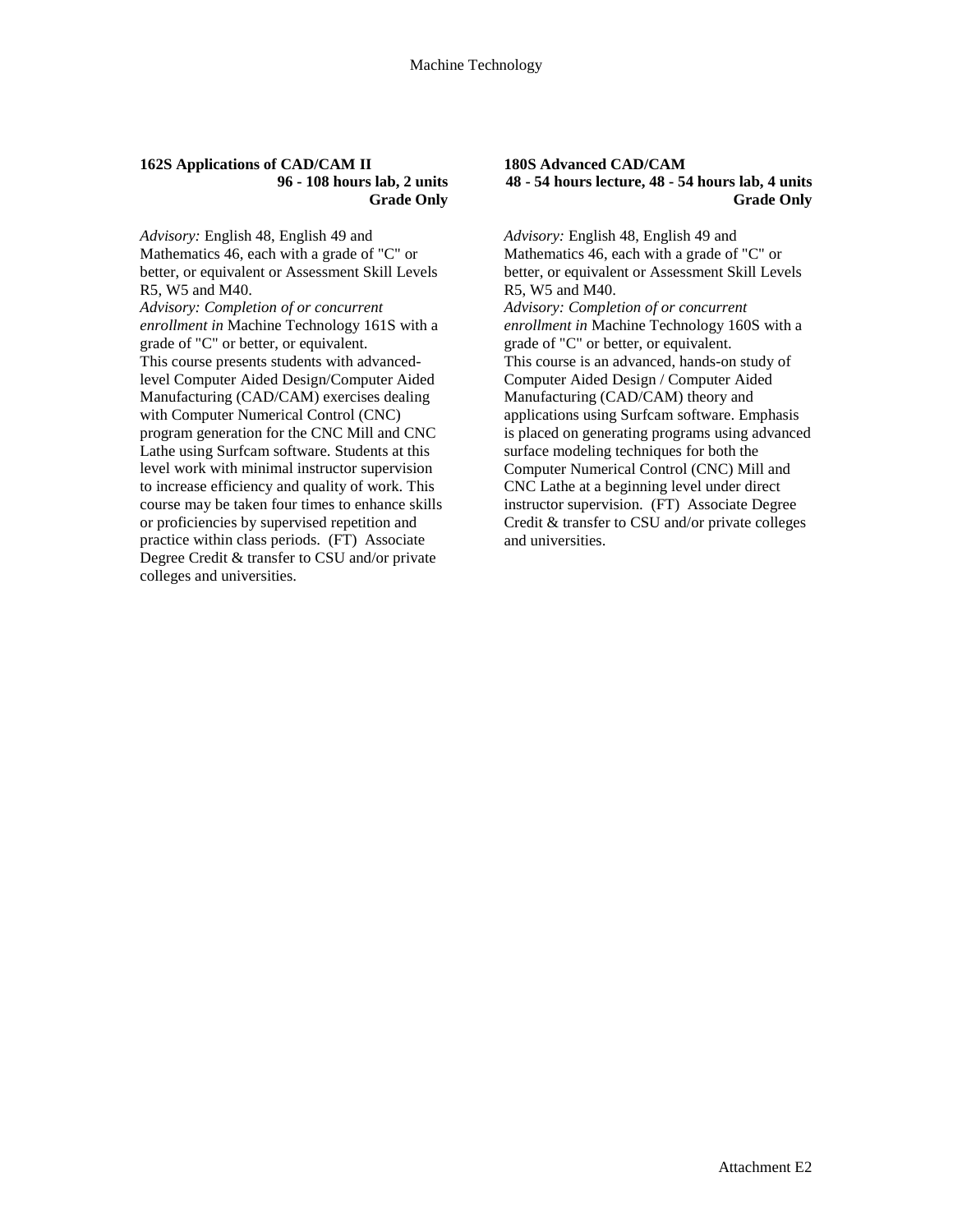#### **181S Application in Advanced CAD/CAM I 96 - 108 hours lab, 2 units Grade Only**

*Advisory:* English 48, English 49 and Mathematics 46, each with a grade of "C" or better, or equivalent or Assessment Skill Levels R5, W5 and M40.

*Advisory: Completion of or concurrent enrollment in* Machine Technology 180S with a grade of "C" or better, or equivalent. This course is an advanced, hands-on study of Computer Aided Design / Computer Aided Manufacturing (CAD/CAM) theory and applications using Surfcam software. Emphasis is placed on generating programs using advanced modeling techniques for both the Computer Numerical Control (CNC) Mill and CNC Lathe at an intermediate level under moderate instructor supervision. This course may be taken four times to enhance skills or proficiencies by supervised repetition and practice within class periods. (FT) Associate Degree Credit & transfer to CSU and/or private colleges and universities.

#### **182S Advanced CAD/CAM II 96 - 108 hours lab, 2 units Grade Only**

*Advisory:* English 48, English 49 and Mathematics 46, each with a grade of "C" or better, or equivalent or Assessment Skill Levels R5, W5 and M40.

*Advisory: Completion of or concurrent enrollment in* Machine Technology 181S with a grade of "C" or better, or equivalent. This course is an advanced, hands-on study of Computer Aided Design / Computer Aided Manufacturing (CAD/CAM) theory and applications using Surfcam software. Emphasis is placed on generating programs using advanced surface modeling techniques for both the Computer Numerical Control (CNC) Mill and CNC Lathe at an advanced level under minimal instructor supervision. This course may be taken four times to enhance skills or proficiencies by supervised repetition and practice within class periods. (FT) Associate Degree Credit & transfer to CSU and/or private colleges and universities.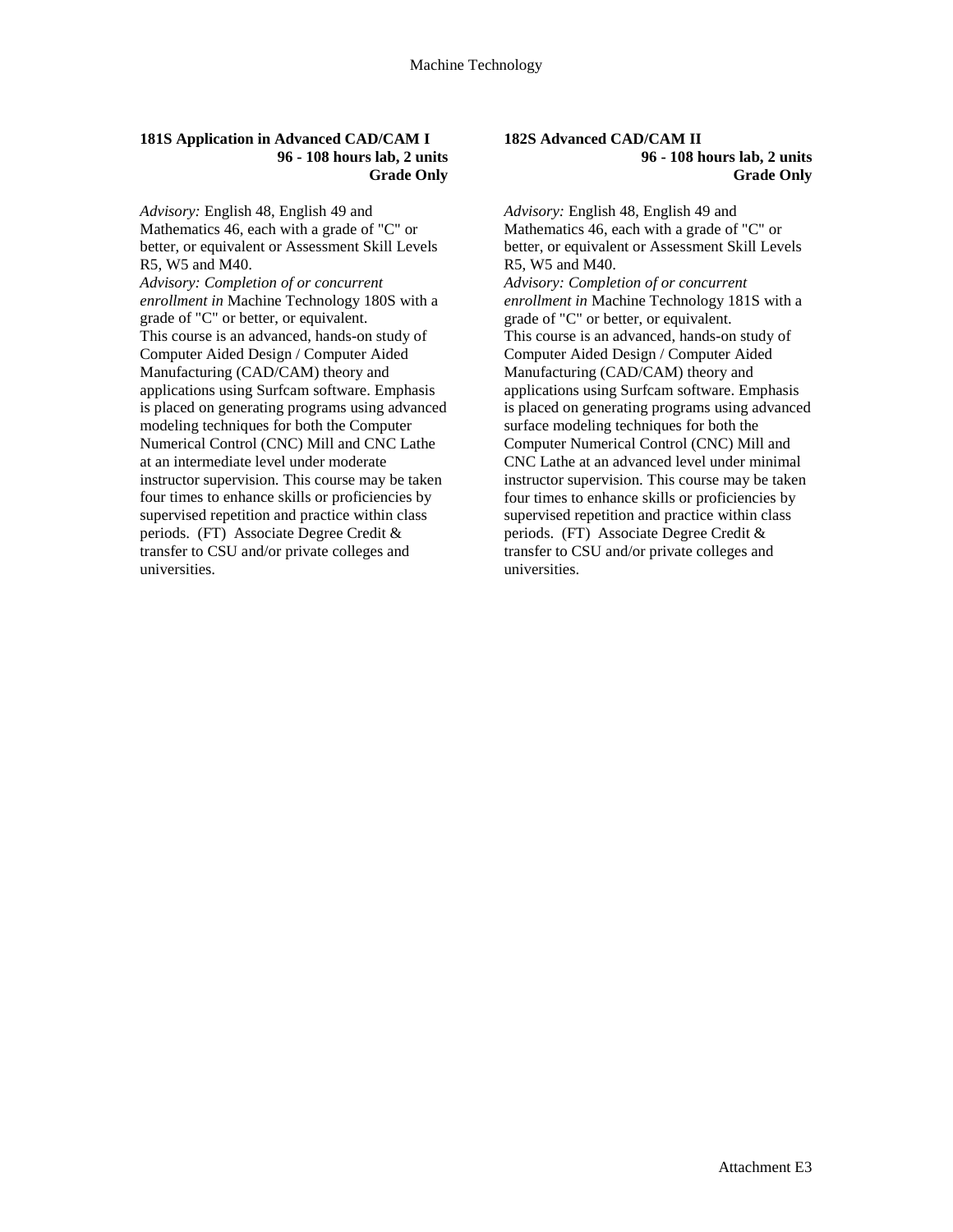Adoption of three course deactivations at City College.

Proposed course deactivations at City College (not at any College):

# **108 Intermediate Scientific Programming 48 - 54 hours lecture, 3 units Letter Grade or Pass/No Pass Option**

*Prerequisite:* Mathematics 107 with a grade of "C" or better, or equivalent. This course provides further training in program design and development, especially with regard to large projects. Advanced techniques in programming are studied along with basic data structures and algorithms. Problem-solving techniques in the fields of engineering, mathematics and the sciences are covered. (FT) Associate Degree Credit & transfer to CSU and/or private colleges and universities. UC Transfer Course List.

#### **108L Intermediate Scientific Programming Lab 48 - 54 hours lab, 1 units**

**Letter Grade or Pass/No Pass Option** 

*Corequisite:* Mathematics 108. This is a lab course open only to those concurrently enrolled in Mathematics 108. Extensive programming is required. (FT) Associate Degree Credit & transfer to CSU and/or private colleges and universities.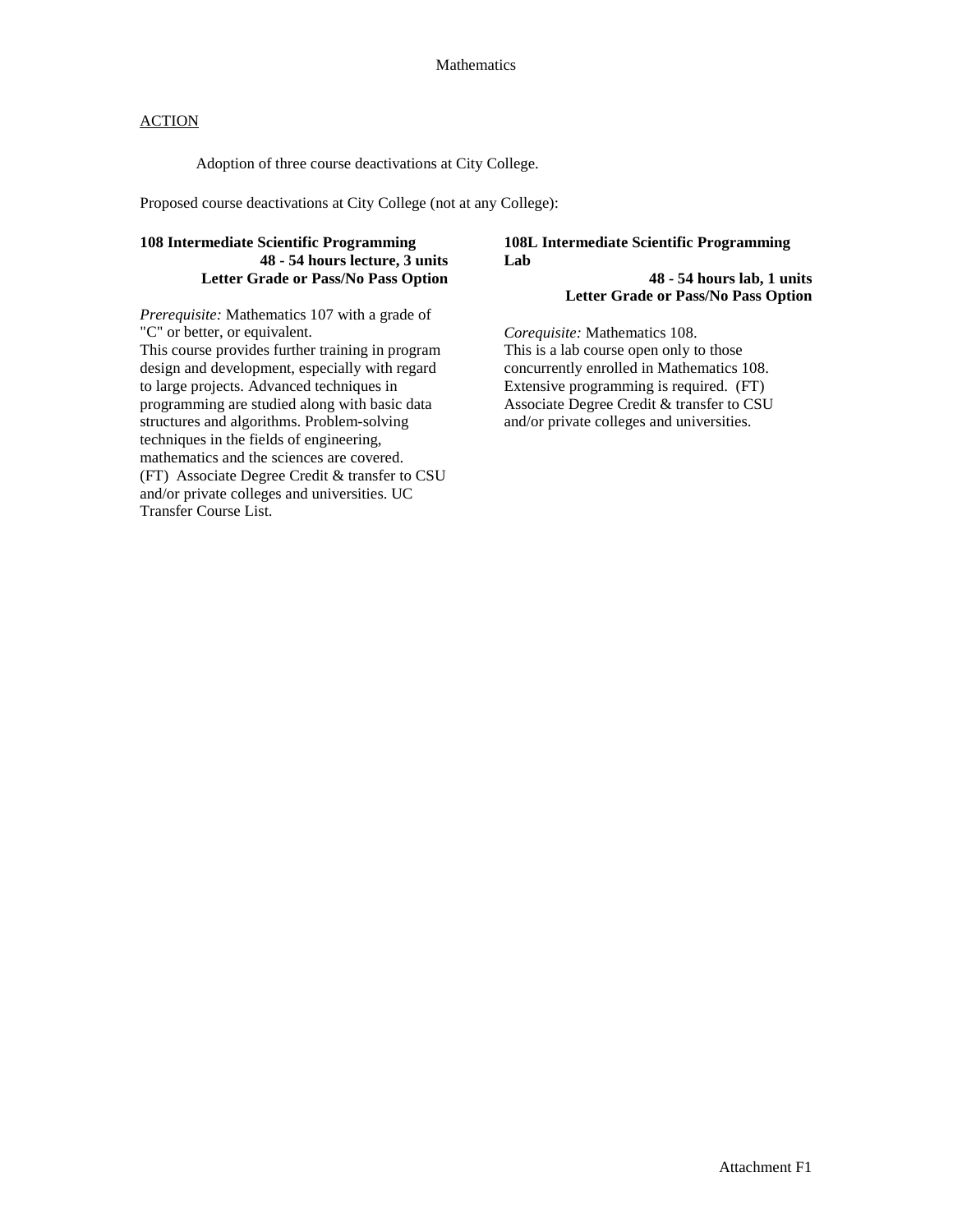#### **184 Mecomtronics Calculus II 48 - 54 hours lecture, 3 units Grade Only**

*Prerequisite:* Mathematics 183 with a grade of "C" or better, or equivalent. *Advisory:* This course is intended for students enrolled in the fourth semester Engineering Technology/Mecomtronics program. This course is the fourth semester of a fourthsemester sequence in applied College Algebra and Trigonometry, and Applied Technical Calculus. Students are expected to apply analytical reading and mathematical problem solving techniques developed in this course in real world situations presented and discussed in the Engineering Technology/Mecomtronics Program's technology and science courses. The topics include Taylor series, Fourier series, techniques of multivariable calculus including partial derivatives, multiple integrals, line and surface integrals, applications in physics and technology of vector calculus theorems, first and second order differential equations, variation of parameters, and Laplace Transforms. A strong emphasis is placed on calculus applications in the engineering technology field. (FT) Associate Degree Credit & transfer to CSU and/or private colleges and universities. CSU General Education.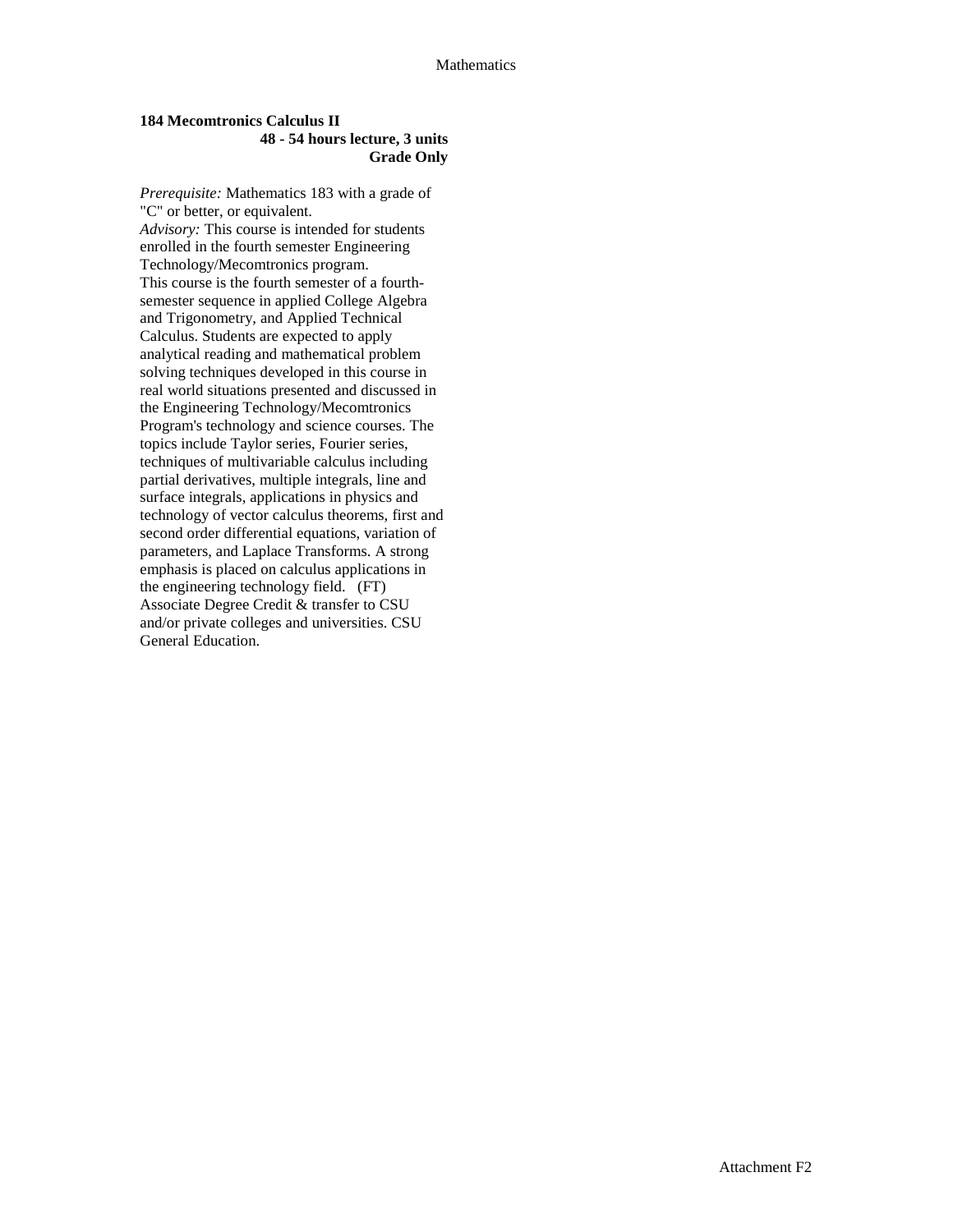Adoption of a new course at City, Mesa and Miramar College.

Proposed new course at City, Mesa and Miramar College:

# **270 Fitness Specialist Work Experience 60 - 300 hours other, 1-4 units Grade Only**

*Advisory:* English 48 and English 49, each with a grade of "C" or better, or equivalent or Assessment Skill Levels R5 & W5. A program of on-the-job learning experiences for students employed in a job related to the Fitness Specialist Certificate program. This course may be taken for a maximum of 4 units. However, the combined maximum credit for all Work Experience courses from all disciplines may not exceed 16 units. (FT) Associate Degree Credit & transfer to CSU and/or private colleges and universities.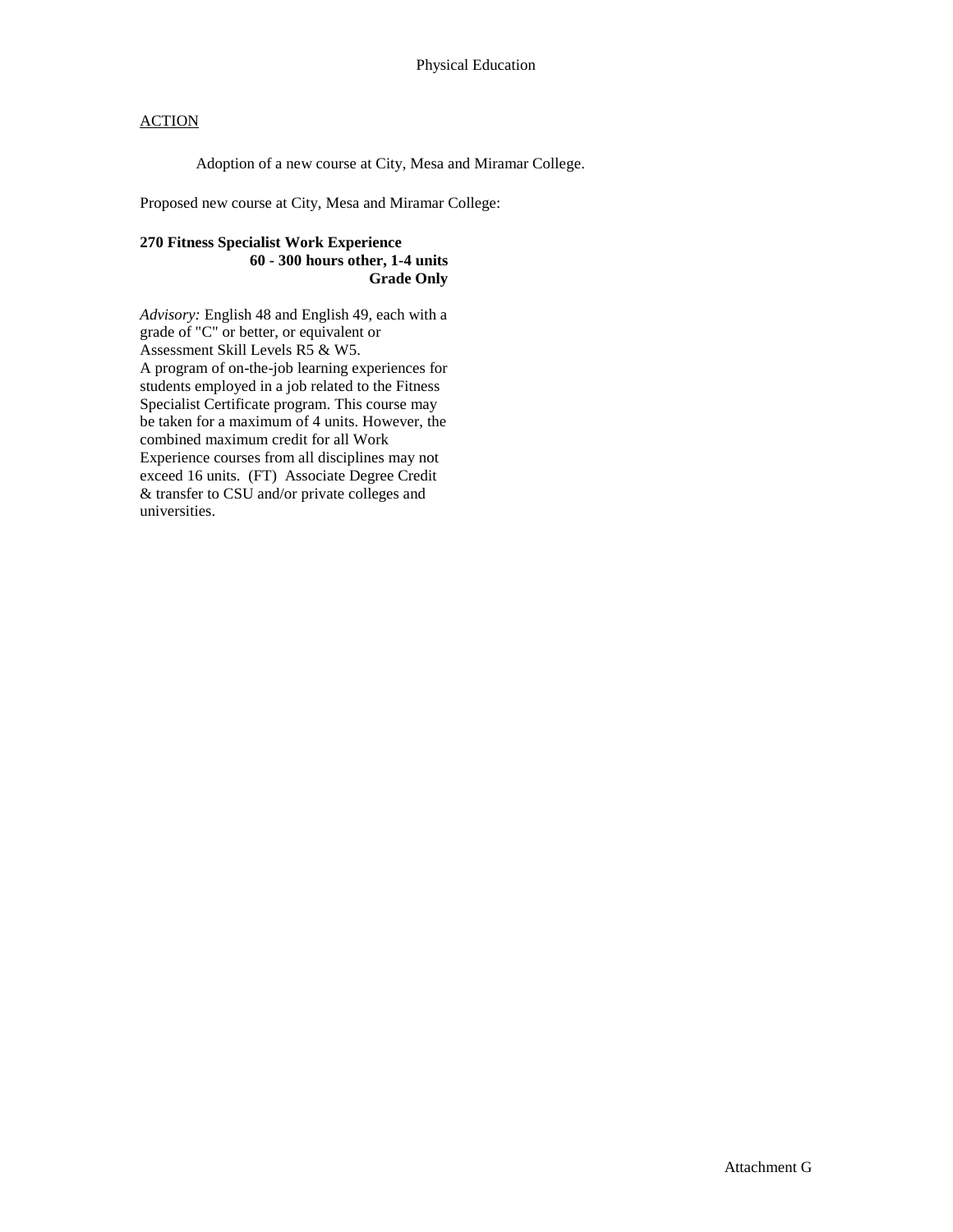Adoption of a new course at Mesa College.

Proposed new course at Mesa College:

# **288 Fitness Specialist Internship Lecture 16 - 18 hours lecture, 1 units Grade Only**

*Prerequisite:* Physical Education 280, 281 and 283, each with a grade of "C" or better, or equivalent.

*Advisory:* English 48 and English 49, each with a grade of "C" or better, or equivalent or Assessment Skill Levels R5 & W5. Concurrent enrollment in Physical Education 270 with a grade of "C" or better, or equivalent. *Limitation on Enrollment:* This course is not open to students with previous credit for Physical Education 287.

This course is designed to provide students in the Fitness Specialist Certificate Program with practical \par experience in the field of exercise and fitness. Emphasis is placed on participant screening, evaluation, \par and exercise program design, self marketing, fitness specialist/client relationships and professional \par responsibility in a fitness setting. (FT) Associate Degree Credit & transfer to CSU and/or private colleges and universities.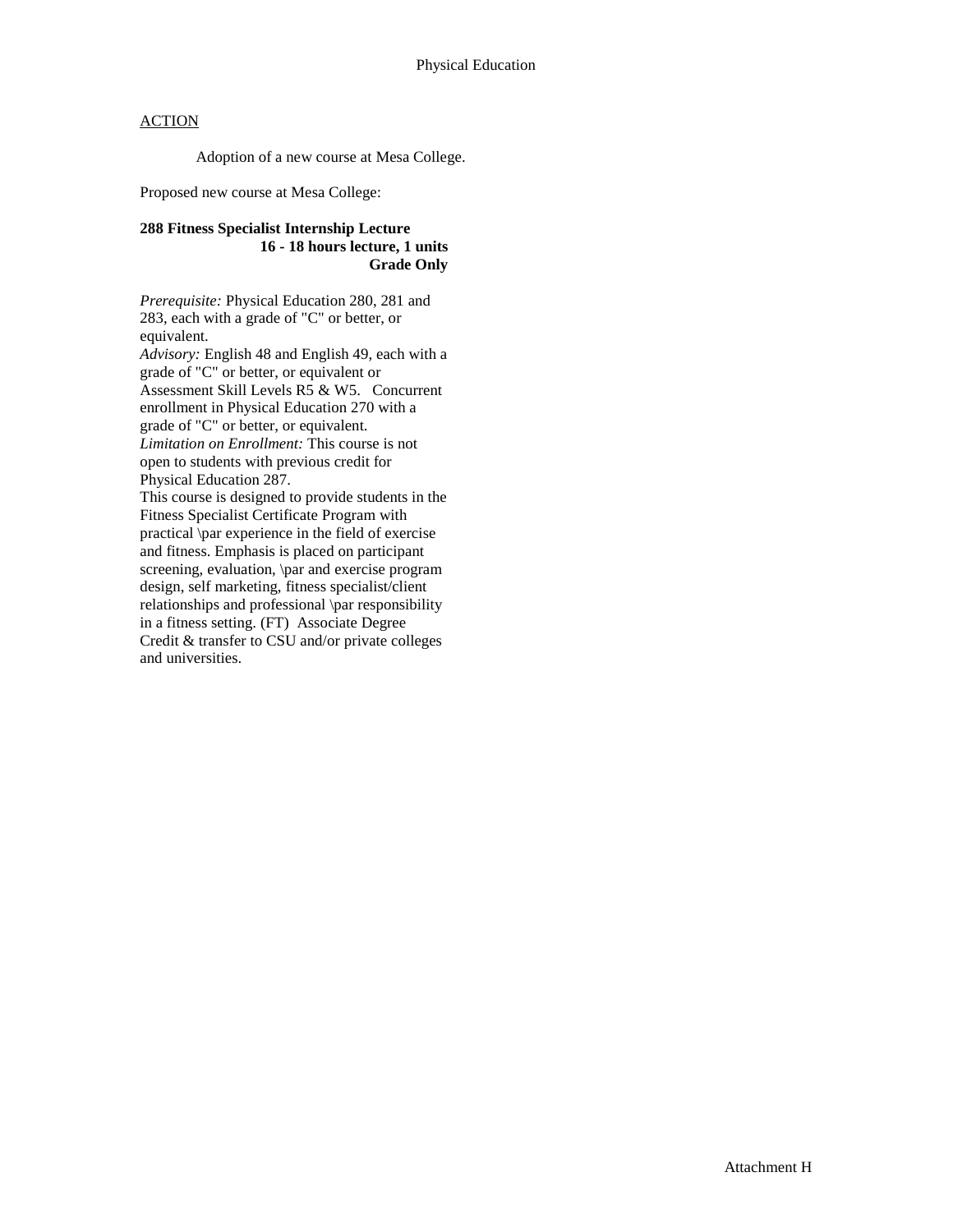Adoption of a new program at Mesa College.

Proposed new program at Mesa College:

# **Associate in Arts Degree Dramatic Arts**

| <b>Courses Required for the Major:</b>          | Units |
|-------------------------------------------------|-------|
| DRAM 105 Introduction to Dramatic Arts3         |       |
| DRAM 100A Fundamentals of Performance and       |       |
|                                                 |       |
| DRAM 100B Fundamentals of Performance and       |       |
|                                                 |       |
| DRAM 112 Introduction to Script Analysis3       |       |
|                                                 |       |
| DRAM 200A Fundamentals of Performance and       |       |
|                                                 |       |
| DRAM 200B Fundamentals of Performance and       |       |
|                                                 |       |
| DRAM 250 Rehearsal, Production and Performance4 |       |

| Choose six units from the following:               | <b>Units</b> |
|----------------------------------------------------|--------------|
|                                                    |              |
|                                                    |              |
| DRAM 165 Introduction to Stage Movement3           |              |
|                                                    |              |
|                                                    |              |
|                                                    |              |
| ARTF 151 Three-Dimensional Design 3                |              |
|                                                    |              |
|                                                    |              |
| FASH 120 Fashion History and Trends 3              |              |
| MUSI 190 The Electronic Music Studio 3             |              |
|                                                    |              |
|                                                    |              |
|                                                    |              |
| BUSE 150 Human Relations in Business3              |              |
| BUSE 201 Business Organization and Management  3   |              |
| DRAM 235 Literature to Life-A Scene Study Course 2 |              |
|                                                    |              |
|                                                    |              |
| Total Units $=$ 34                                 |              |